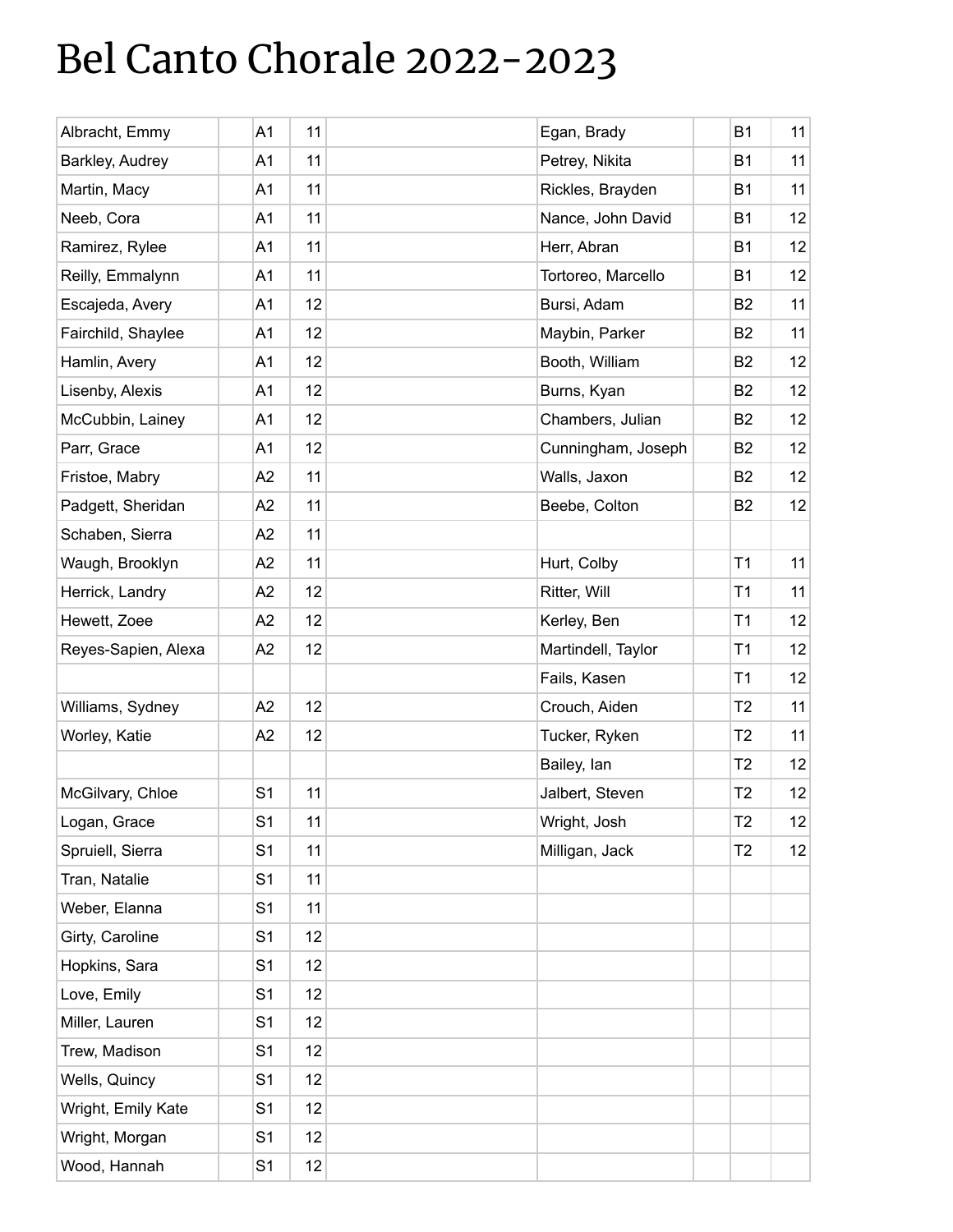| Byers, Emerson     | S <sub>2</sub> | 11 |  |  |  |
|--------------------|----------------|----|--|--|--|
| Clark, Madison     | S <sub>2</sub> | 11 |  |  |  |
| Derington, Halyn   | S <sub>2</sub> | 11 |  |  |  |
| Himes, Kinzlee     | S <sub>2</sub> | 11 |  |  |  |
| Jones, Christie    | S <sub>2</sub> | 11 |  |  |  |
| Le, Emily          | S <sub>2</sub> | 11 |  |  |  |
| Mendoza, Macie     | S <sub>2</sub> | 11 |  |  |  |
| Phillips, Cadence  | S <sub>2</sub> | 11 |  |  |  |
| Splawn, Preslee    | S <sub>2</sub> | 11 |  |  |  |
| Stepp, Presley     | S <sub>2</sub> | 11 |  |  |  |
| Virnau, Sarah      | S <sub>2</sub> | 11 |  |  |  |
| French, Kaitlin    | S <sub>2</sub> | 12 |  |  |  |
| Mackeown, Danielle | S <sub>2</sub> | 12 |  |  |  |
| Novak, Kylee       | S <sub>2</sub> | 12 |  |  |  |
| Shipman, Laney     | S <sub>2</sub> | 12 |  |  |  |
| Wright, Madeline   | S <sub>2</sub> | 12 |  |  |  |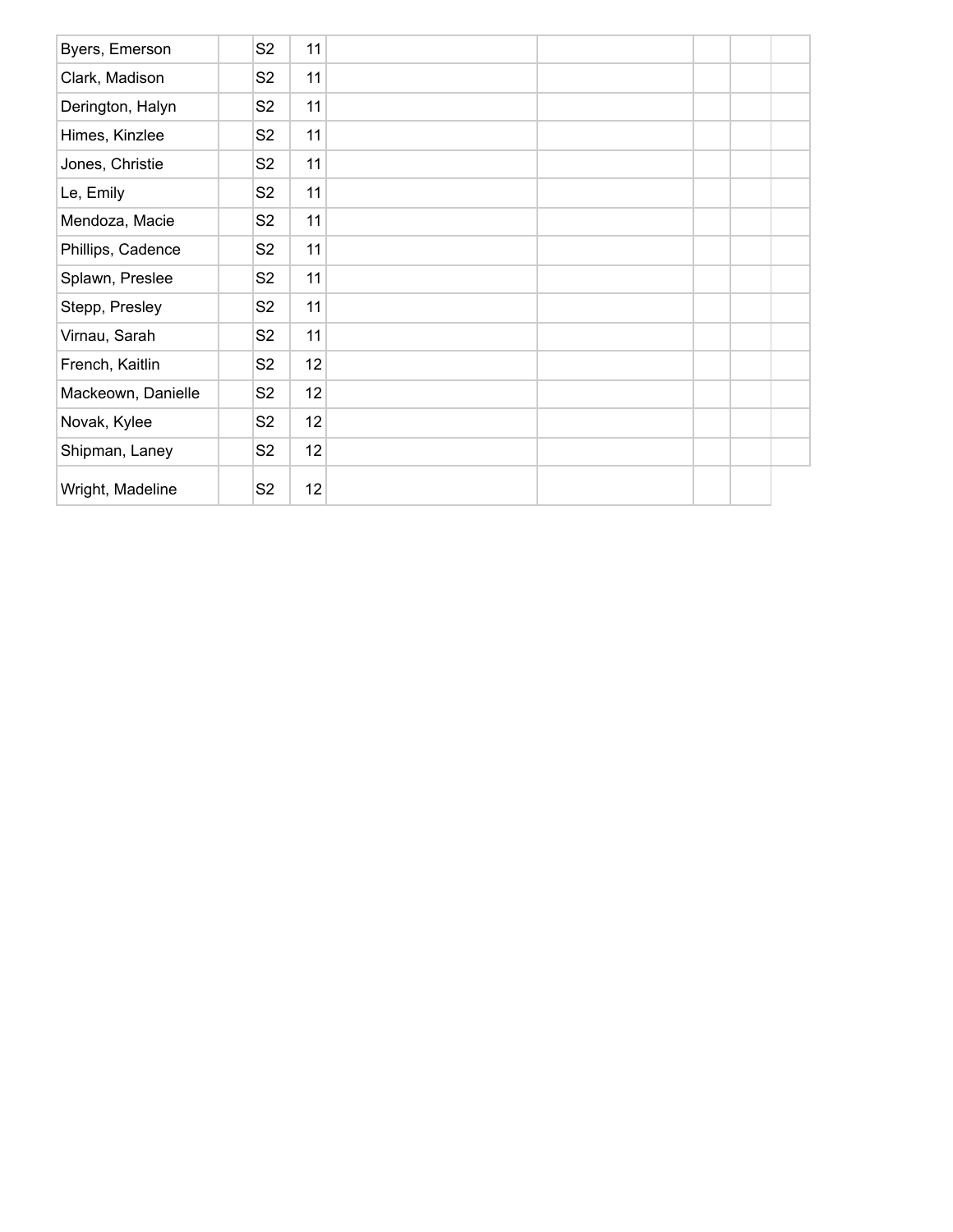### Sandie Chorale 2022-2023

| <b>McVean</b>   | Bella          | $10$ A1             | Savage         | Ashton         |        | $10$ B1             |
|-----------------|----------------|---------------------|----------------|----------------|--------|---------------------|
| Ontiveros       | Clarice        | $10$ A1             | Cothrin        | <b>Brice</b>   |        | $10$ B1             |
| Nash            | Haleigh        | $10$ A1             | Hackett        | Colton         |        | $10$ B1             |
| <b>Berry</b>    | Hannah         | $10$ A1             | Ortega         | Joaquin        |        | $10$ B1             |
| Wolff           | Kameron        | $10$ A1             | Meason         | Josh           |        | 10 B1               |
| Salazar         | Lillean        | $10$ A1             | Pritchard      | Sean           |        | $10$ B1             |
| Vaughan         | Olivia         | $10$ A1             | Hunter         | Creed          |        | $11$ B1             |
| Free            | <b>Brooke</b>  | $10$ A1             | Cunningham     | Jonathan       |        | $10$ B <sub>2</sub> |
| Fry             | Karson         | $10$ A1             | <b>Sanders</b> | <b>Miles</b>   |        | 10 B2               |
| Claypool        | Madi           | $10$ A1             | <b>Bradley</b> | Jevin          |        | 10 B2               |
| Fields          | Savannah       | $10$ A1             | Reyes          | Laken          |        | 11 B2               |
| Knight          | Rachel         | $10$ A1             |                |                |        |                     |
| Barbosa         | Larissa        | $10$ A2             |                |                |        |                     |
| <b>Tittle</b>   | Ellie          | $10$ A2             | Crinella       | Henry          | $10$ T |                     |
| Gurule          | Hannah         | $10$ A2             | Bontrager      | <b>Bradley</b> | $10$ T |                     |
| <b>Braunger</b> | Kaitlyn        | $10$ A2             | Holcomb        | Collin         | $10$ T |                     |
| Pfeifer         | Nadine         | $10$ A2             | Sundblom       | James          | $10$ T |                     |
| Landry          | Promise        | $11$ A2             | Springer       | Landry         | $10$ T |                     |
|                 |                |                     | Hunt           | Dillon         | $10$ T |                     |
| Bain            | Carlie         | $10$ S1             | ller           | Aiden          | $12$ T |                     |
| Horner          | Ellie          | $10$ S1             |                |                |        |                     |
| Moore           | Mandi          | $10$ S1             |                |                |        |                     |
| Alfonsi         | <b>Trilby</b>  | $10$ S1             |                |                |        |                     |
| Malacara        | Alina          | $10$ S1             |                |                |        |                     |
| Groomer         | Allie          | 10 S2               |                |                |        |                     |
| Mann            | Lizzy          | $10$ S <sub>2</sub> |                |                |        |                     |
| Allison         | Abigail        | $10$ S <sub>2</sub> |                |                |        |                     |
| Sanders         | Avery          | $10$ S <sub>2</sub> |                |                |        |                     |
| Tingle          | <b>Braelyn</b> | $10$ S2             |                |                |        |                     |
| Rankin          | Charlie        | $10$ S <sub>2</sub> |                |                |        |                     |
| Moody           | Elizabeth      | $10$ S2             |                |                |        |                     |
| Carrizales      | Kiya           | $10$ S <sub>2</sub> |                |                |        |                     |
| Espino          | Maya           | $10$ S2             |                |                |        |                     |
| Resendiz        | Mia            | $10$ S <sub>2</sub> |                |                |        |                     |
| Williams        | Persephone     | $10$ S2             |                |                |        |                     |
| <b>Bentley</b>  | Zion           | $10$ S <sub>2</sub> |                |                |        |                     |
| Handy           | Erica          | $12$ S <sub>2</sub> |                |                |        |                     |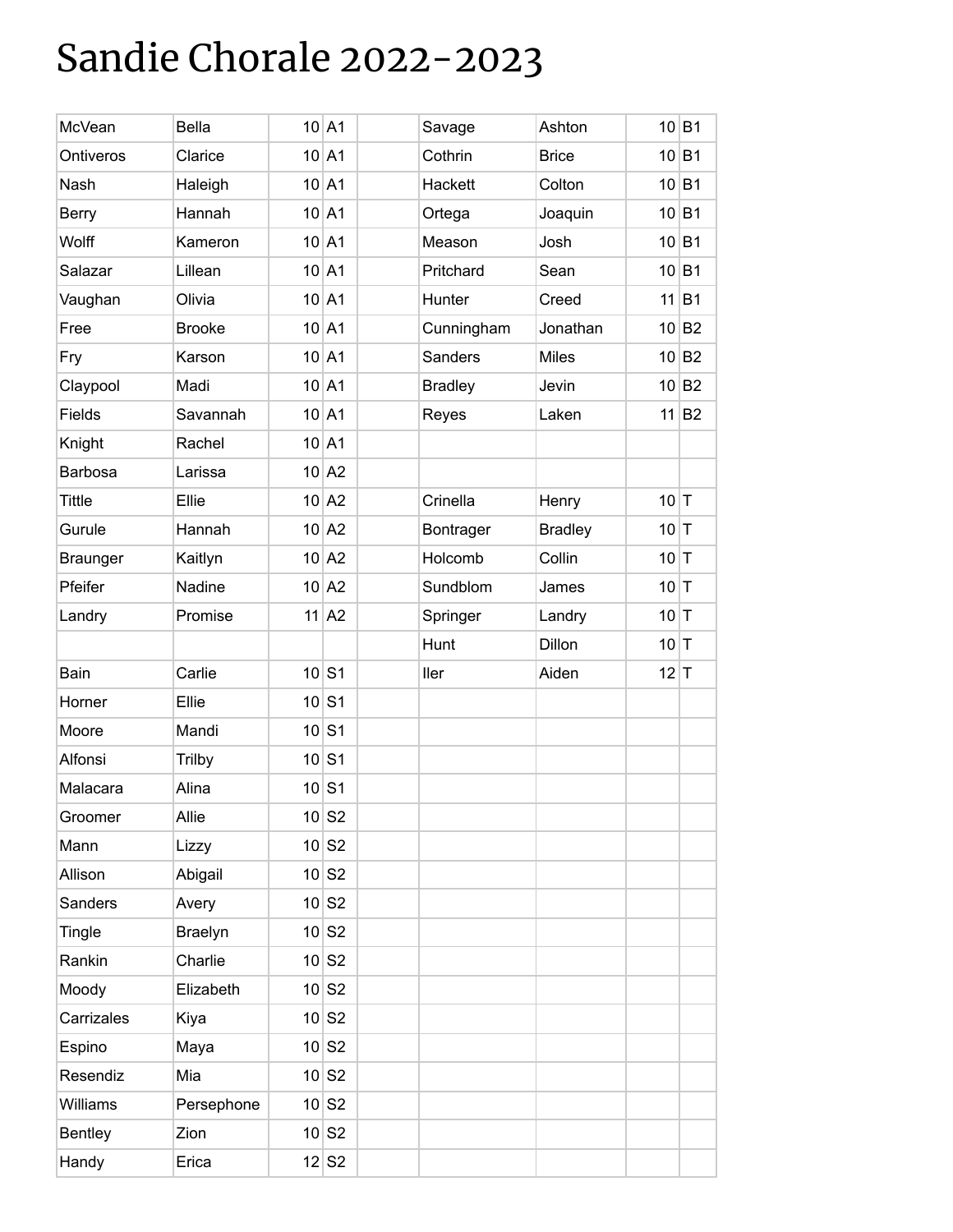# Sandie Singers 2022-2023

| Alvarado, Isabel   | F | Sanders, Bella     | F | Ard, Tristan             | Μ |
|--------------------|---|--------------------|---|--------------------------|---|
| Anstey, Kyla       | F | Sears, Katelyn     | F | Bailey, Graham           | M |
| Borden, Courtney   | F | Sifuentez, Jocelyn | F | Barnes, Aidan            | M |
| Britten, Addison   | F | Sims, Annabelle    | F | Belless, Zachary         | M |
| Clark, Payton      | F | Sims, Shyann       | F | Cade, Kason              | M |
| Corbus, Mackenzy   | F | Smith, Madeline *  | F | Chambers, Gavin          | M |
| Cox, Kenadee       | F | Smith, Mary        | F | Clawson, Michael         | M |
| Denton, Aubrey     | F | Stallard, Savannah | F | Cunningham, Jeremiah     | M |
| Dodson, Faith      | F | Stonecipher, Abby  | F | Derrick, Rian            | M |
| Ecker, Jaidyn      | F | Waddell, Keagan    | F | Dumas, Sawyer            | M |
| Elser, Brenna      | F | Watt, Taylor       | F | Escamilla, Drake         | M |
| Ewing, Isabella    | F | Worsham, Elizabeth | F | Fletcher, Jaden          | M |
| Fielder, Kyrsten   | F | Wright, Carlie     | F | Hatter, Asher            | M |
| Fluhman, Berklee   | F |                    |   | Hindbaugh, Gabriel       | M |
| Henninger, Ellason | F |                    |   | Imel, Sawyer             | M |
| Howard, Emma       | F |                    |   | Irving, Hanson           | M |
| Larson, Gracie     | F |                    |   | Keller, Elijah           | M |
| Marquez, Alexis    | F |                    |   | Lyons, Jacob             | M |
| Martellaro, Rylee  | F |                    |   | Martin, Eli              | M |
| Meresa, Abigya     | F |                    |   | McCubbin, Colson         | M |
| Nguyen, Alyssa     | F |                    |   | Mendoza, Jaxson (Jax)    | M |
| Orias, Atasha      | F |                    |   | Nettles, Cameron         | M |
| Padilla, Audrey    | F |                    |   | Orr, Christopher         | M |
| Palmateer, Emma    | F |                    |   | Parkin, Carter           | M |
|                    |   |                    |   |                          |   |
| Parker, Kylar      | F |                    |   | Pirtle, Timothy (Brooks) | M |
| Parks, Bodi        | F |                    |   | Robles, Aaron            | M |
| Reeves, Lauren     | F |                    |   | Schrag, Simon            | M |
| Richardson, Korbyn | F |                    |   | Taylor, Gabe             | Μ |
| Rodriguez, Aniya   | F |                    |   | Woodroffe, Ryan          | Μ |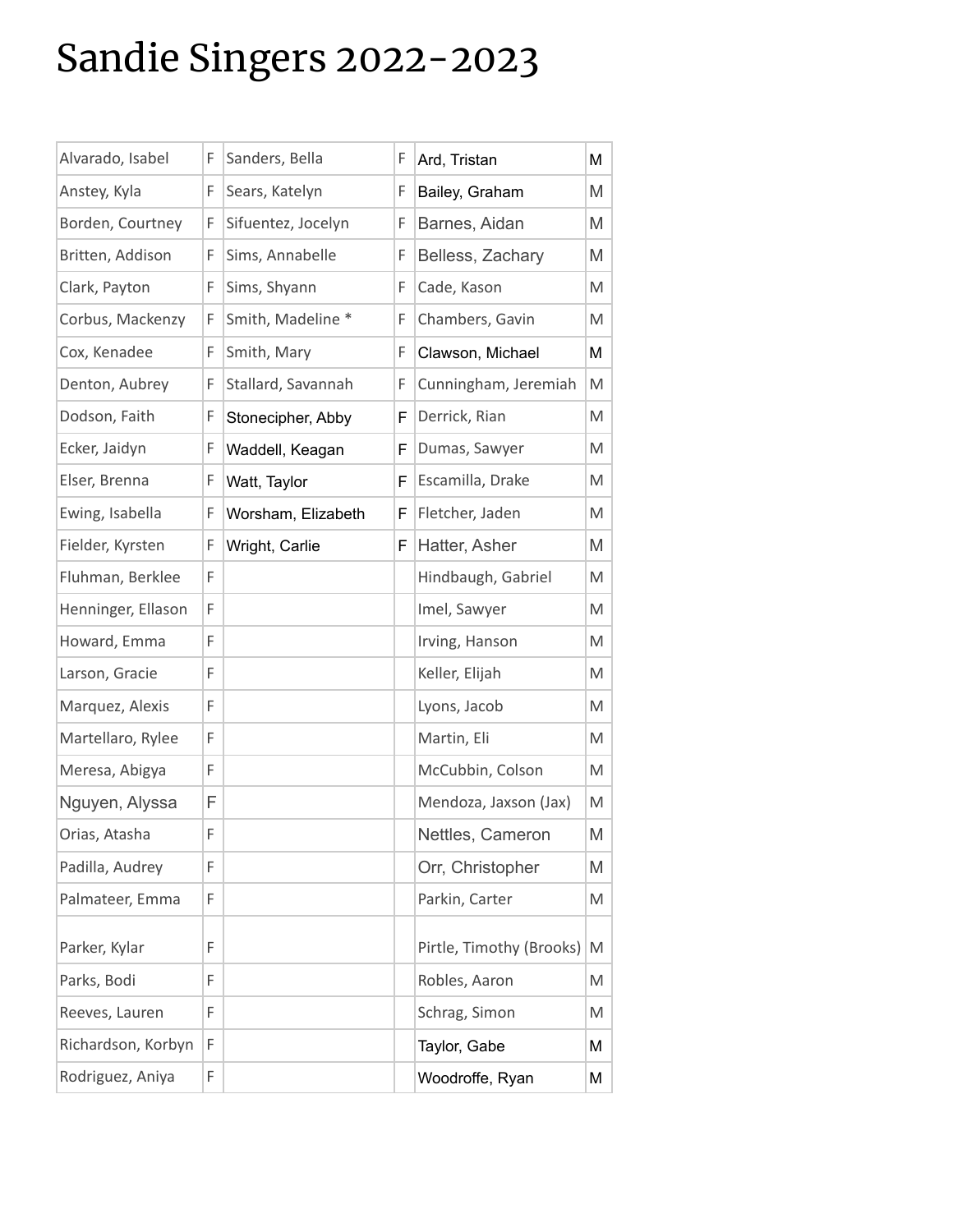### Sandie Belles 2022-2023

(Name with \* Need to audition)

| Anacker, Aurora             | F  | Pacheco, Zariah *     | F  |
|-----------------------------|----|-----------------------|----|
| Ayala Aguilera, Geminye   F |    | Reed, Brianna *       | F. |
| Baber, Kimber               | F  | Robeldo, Brooklynn    | F  |
| Ballejo, Thalia             | F  | Rodriguez, Lexis *    | F  |
| Browning, Izabella *        | F  | Runezerwa, Divine *   | F. |
| Coapland, Adelie *          | F  | Sadakhoune, Janelle * | F  |
| Cothrin, Braylee            | F  | Salas, Liliana *      | F  |
| Cox, Andie-Mae *            | F  | Samuel, Abul          | F  |
| Davila, Samantha            |    |                       |    |
| (Samee)                     | F  | Schaef, Addison *     | F  |
| Fawley, Keira *             | F  | Sherman, Tatiana      | F  |
| Garcia, Azariah *           | F  | Skipper, Selby *      | F  |
| Gladman, Annabelle          | F. | Smiley, Claire        | F  |
| Green, Jaycee               | F  | Spaulding, Kaylee     | F  |
| Harris, Molly *             | F  | Stedman, Harley       | F  |
| Hernandez, Daphne           | F  | Stevenson, Kandace *  | F  |
| Hewett, Fainee *            | F  | Stringer, Hannah *    | F. |
| Hogan, Haylee               | F  | Swenk, Elizabeth      | F  |
| Hoskins, Madison *          | F  | Sykora, Addison       | F  |
| Jochetz, Joleigh *          | F  | Syms, Briana *        | F  |
| Lott, Cailyn *              | F  | Thomas, Allison       | F  |
| Luscombe, Morgan *          | F. | Thomas, Victoria      | F  |
| Martin, Miriam              | F  | Waldhelm, Vanessa *   | F  |
| Morgan, Timaree             | F  | Watters, Kayla *      | F  |
| Mullins, Hallie *           | F  | Wilson, Kiyara        | F  |
| Otto, Kira                  | F  | Wurster, Nevaeh *     | F  |